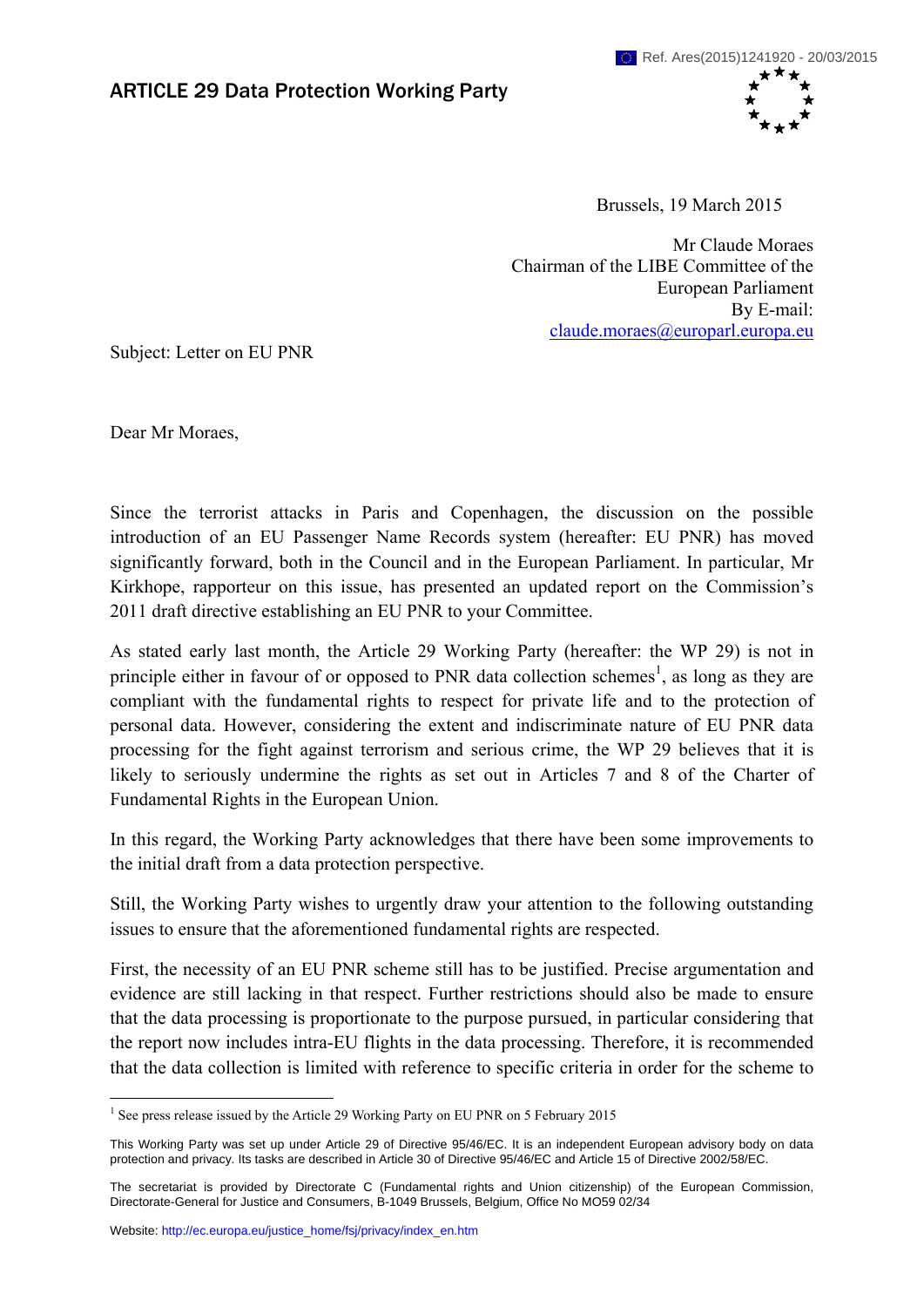guarantee respect for individuals' fundamental rights and to take the CJUE data retention judgment into account. Besides this, the scope of the offences concerned should be further reduced and the retention period shortened and clearly justified. In addition, a major error in the new Articles 10a and 12(1b) stemming from an apparent misunderstanding of the data protection authority's role must be rectified in order to set the responsibilities of governments and data controllers. Finally, the WP29 insists on the necessity to present as soon as possible a detailed evaluation of the efficiency of the PNR scheme. A sunset clause should also be inserted into the directive to assist in ensuring periodic review of the necessity of the system.

All these points will be developed in an appendix of this letter, as well as concrete modifications and improvements proposed to the text by the Working Party.

I would be grateful if you would be so kind as to forward this letter to the members of your committee in order for them to take account of these views before the deadline for further amendments to the proposal. Naturally, the Working Party remains at your disposal for any clarification you would require and further input during the discussion on EU PNR.

Yours sincerely,

On behalf of the Article 29 Working Party,

 $M +$ 

Isabelle FALQUE-PIERROTIN Chairwoman

CC: Mr Timothy Kirkhope, Rapporteur of the Draft Rreport on the Proposal for a Directive of the European Parliament and of the Council on the use of Passenger Name Record data for the prevention, detection, investigation and prosecution of terrorist offences and serious crime By e-mail: [timothy.kirkhope-office@europarl.europa.eu a](mailto:timothy.kirkhope-office@europarl.europa.eu)nd timothy.kirkhope@europarl.europa.eu

CC: Presidency of the Council of the EU

By e-mail: [permrep.eu@mfa.gov.lv](mailto:permrep.eu@mfa.gov.lv)

CC: Vĕra Jourová, Commissioner for Justice, Consumers and Gender Equality By e-mail: Vera.JOUROVA@ec.europa.eu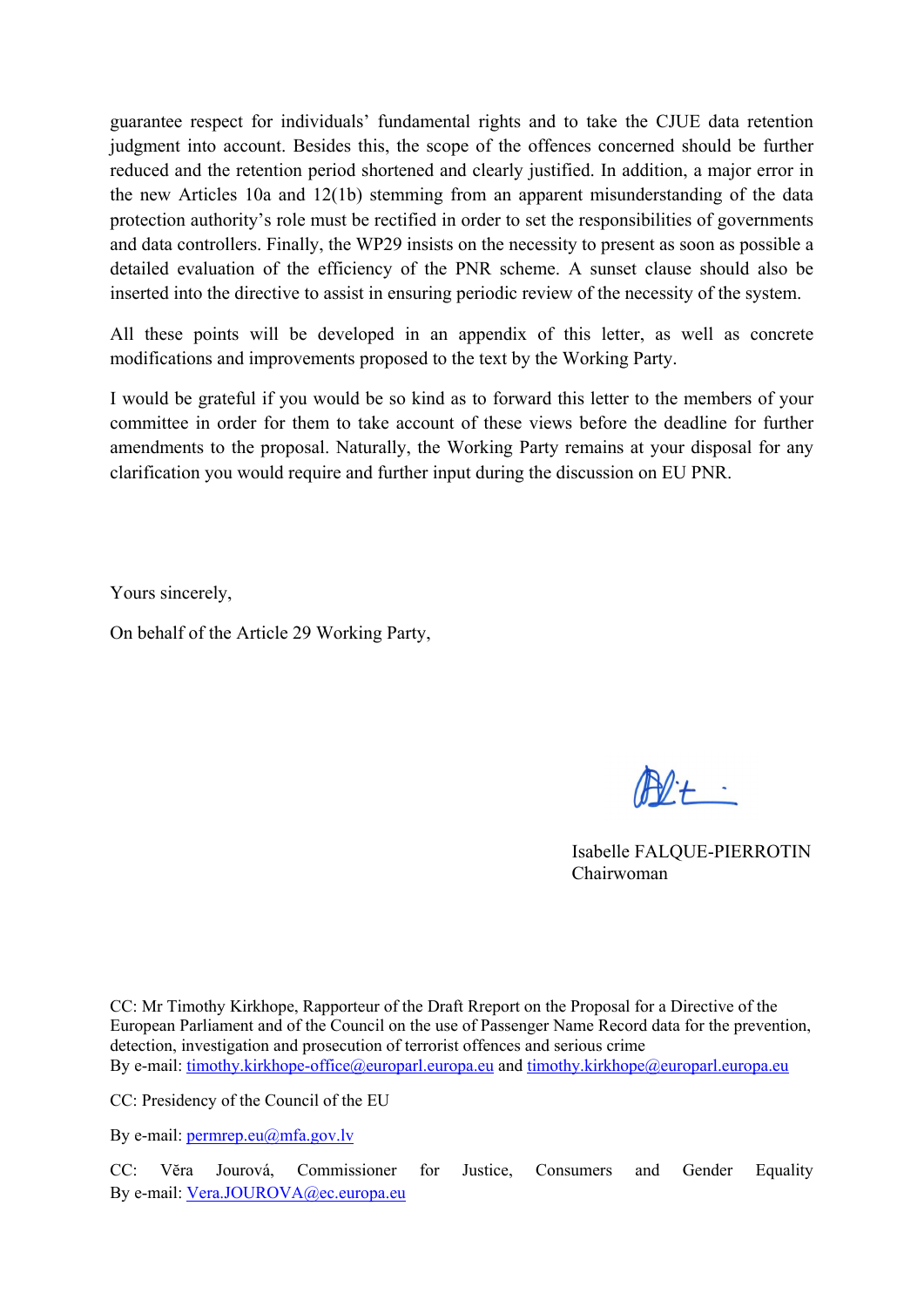# Appendix

#### *Demonstrating the necessity and ensuring the proportionality of the EU PNR scheme*

As stated previously by the Working Party and stressed by the Court of Justice of the European Union (CJEU) in the data retention judgment<sup>2</sup>, a data collection scheme such as the one proposed under the EU PNR draft directive, must meet the fundamental necessity and proportionality requirements. Therefore, the Working Party recommends the following:

## *1. Demonstrating the necessity of the EU PNR scheme*

Above all, the text should offer a concrete demonstration of the necessity and appropriateness of PNR data collection for the fight against terrorism and serious (transnational) crime. In this regard, the Working Party recommends the following modifications:

- The text should first **clarify why the existing instruments** at the disposal of Member States, such as, for instance, the Schengen information system, or the collection of API data, **are not sufficient** to achieve the purpose pursued.
- The text should also **justify why less intrusive alternatives would not achieve the purpose** of preventing, detecting, investigating and prosecuting terrorist offences and serious transnational crime. Examples of such less intrusive alternatives would be to address the shortcomings/flaws recently found in the response of the security services to terrorist threats, to improve the exchange of information between Member States or to adapt the existing instruments (such as the API directive).
- The legislator should then **justify how the establishment of an EU PNR scheme is precisely the solution to achieve the purpose** pursued as opposed to less intrusive alternatives. In this regard, it was said several times by national governments representatives that some terrorist attacks could have been avoided, had a PNR scheme already been in place. However, this has not been demonstrated by any evidence or facts. Similarly, the claim that PNR processing is helpful to ensure security and protect citizens is not sufficient and is only reliable if it is accompanied by facts **detailing examples** of the impact on outcomes of investigations that make use of PNR data. The recitals should **explain the supposed efficiency of an EU PNR scheme and its added value** with respect to existing and less intrusive solutions. Consequently, the text should refer to **evidence**, **possibly statistics**, gathered by EU and Member State studies regarding such efficiency of the scheme. Further analysis of how effective the system is expected to be should also be provided. Considering that this data are provided by the would-be passengers themselves and have not been objectively verified, this justification is even more important.

<sup>&</sup>lt;u>.</u> <sup>2</sup> CJEU, Digital Rights Ireland Ltd (C-293/12)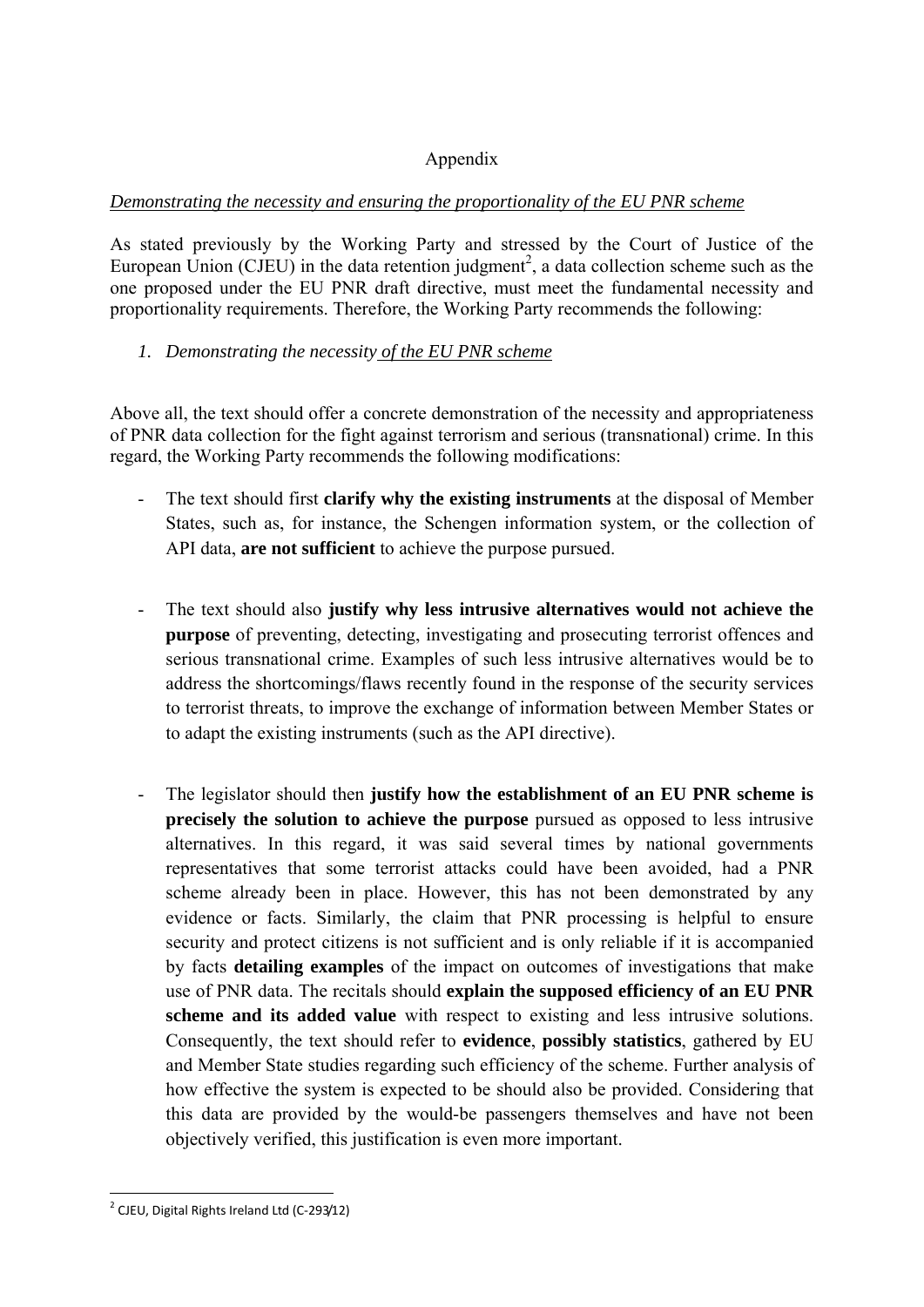- The choice made by the rapporteur to extend the collection of PNR data to intra-EU flights, thus dramatically increasing the number of passengers concerned by the intrusion into their rights, is another major reason requiring that a particular attention is paid to such demonstration.

## *2. Ensuring the proportionality of the processing*

After addressing the necessity of the system, the legislator remains to ensure its proportionality by limiting the number of passengers impacted, the uses made of the data and their retention period to what is strictly necessary. In this regards, the Working Party suggests the following changes to the text.

- The scheme, as proposed in the report, would cover 100% of the flights (and of the would-be passengers) departing from and in direction of the EU and intra-EU. To ensure compliance with the requirements laid down by the Court of Justice of the European Union in its data retention judgment<sup>3</sup>, the Working Party considers that the proposed data collection scheme should be **restricted with reference to specific criteria**: "(i) to data pertaining to a particular time period and/or a particular geographical zone and/or to a circle of particular persons likely to be involved or (ii) to persons who could, for other reasons, contribute, by the retention of their data, to the prevention, detection or prosecution of serious offences."<sup>4</sup>
- The uses made of the PNR data once collected should be limited to what is strictly necessary. In this regard, the Working Party welcomes that the report restricts the use to serious transnational crimes instead of serious crimes as originally foreseen. However, it notes that the list of crimes included in such qualification remains long, broad and sometimes very vague. In particular, the Working Party draws the attention of the Members of the Parliament on "computer-related crimes" which, depending on the definition given to them, could more or less cover any transnational crime without guaranteeing that they are effectively serious or to crimes from this list for the investigation of which the usefulness of PNR data remains unclear. The Working Party therefore invites the EU legislator to **reduce the list to the crimes for which the use of PNR data would effectively prove necessary for the police investigators and, in any case, to justify, for each category of crime currently listed, that the use of PNR data is necessary for the prevention, detection, investigation and prosecution of these crimes.**
- As already stated in its opinion 10/2011 on the proposal for an EU PNR directive, the Working Party views the proposal to retain data, even if masked, for four or five years

<sup>1</sup> <sup>3</sup> CJEU, Digital Rights Ireland Ltd (C-293/12)

<sup>&</sup>lt;sup>4</sup> CJEU, Digital Rights Ireland Ltd (C-293/12), consideration 59.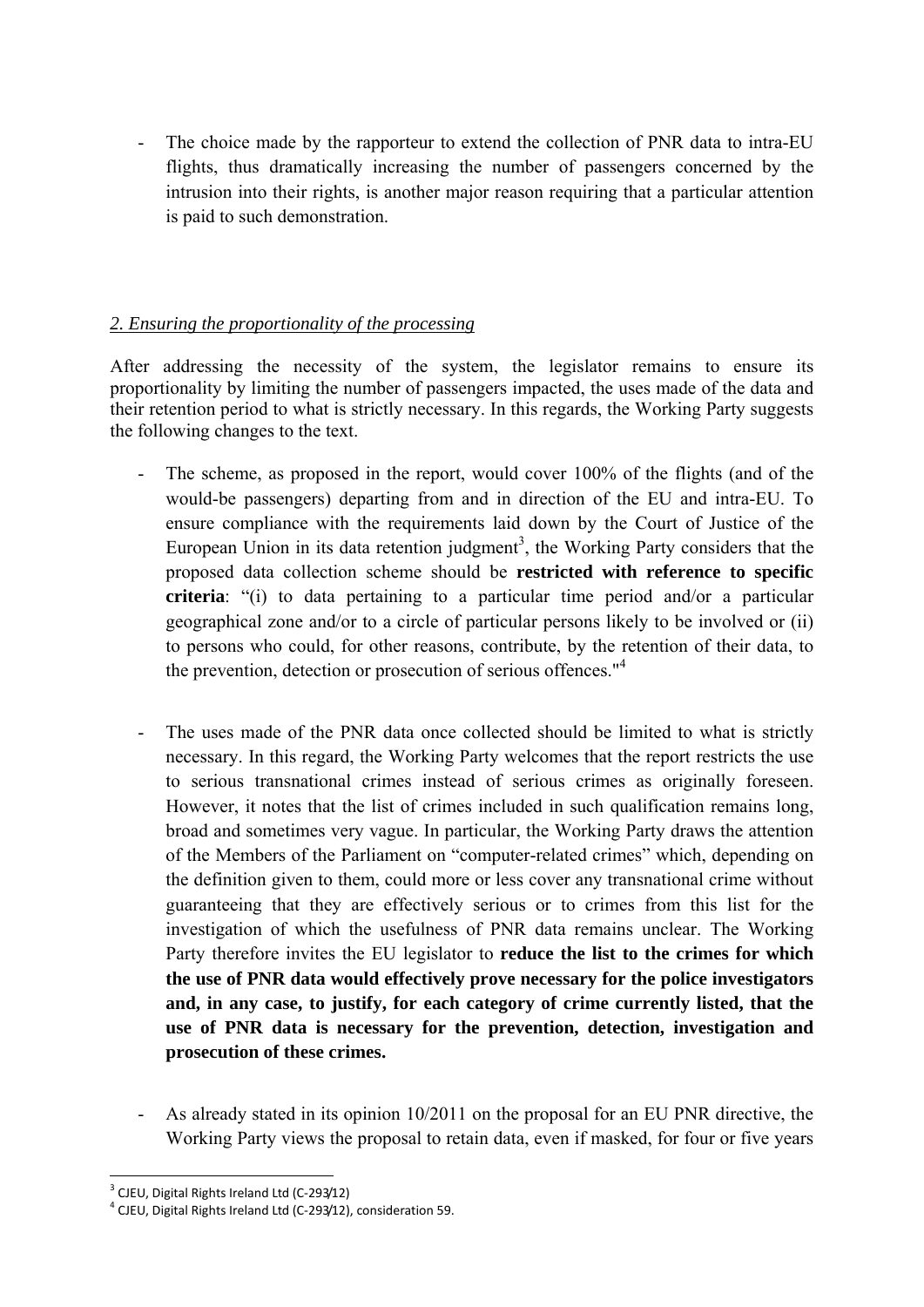as disproportionate. Besides, as held by the Court of Justice of the European Union, "the determination of the period of retention must be based on objective criteria in order to ensure that it is limited to what is strictly necessary."<sup>5</sup> The Working Party therefore invites the legislator to **propose a shorter period** of retention of the PNR data and recommends adding a recital **specifying the criterion justifying** to which concrete need the chosen period corresponds.

### *Rectifying errors in the allocation of roles between governments, data controllers and data protection authorities*

The Working Party notes major errors are made in the new Articles 10a and 12(1b) of Mr. Kirkhope's report with respect to the respective roles of governments, data controllers and data protection authorities. In particular, on the one hand, contrary to what is stated, it is up to national legislators to ensure that effective administrative, civil and criminal enforcement measures are in place for privacy incidents by the airlines (Article 10(a)), to provide all individuals with an administrative means to resolve travel- related inquiries including those related to the use of PNR data and to provide redress mechanisms for specific cases (Article 12 (1b)) and to ensure the removal of staff where appropriate (Amendment 42). On the other, in line with the proposal for a general data breach notification obligation that is currently being considered as part of the General Data Protection Regulation<sup>6</sup>, and contrary to what is currently stated in Article 10(a) (2), it is up to the data controllers to inform affected individuals, as well as other relevant Member States authorities. **The Working Party therefore invites the legislator to modify these provisions in order to set the responsibilities of governments and data controllers**.

#### *Welcomed improvements and possible fine-tuning*

The Article 29 Working Party finally welcomes the improvements made by the rapporteur to comply with key data protection requirements.

In particular, it notes the attempt made in new Article 4(3) to complement the list of sensitive data on the basis of which a decision that produces an adverse legal effect on a person or seriously affects him/her should, in no circumstances, be taken. It welcomes the stated aim to ensure that the pre-assessment of passengers is carried out in a non-discriminatory manner. It would however suggest that the **sensitive data** listed in article 4(3) and Recital 19 is adjusted with respect to the list enshrined in Article 8 of Directive 95/46/EC and Article 6 of Council Framework Decision 2008/977/JHA. **As a result, at the very least, philosophical belief, trade union membership, health data and sex life should be added to the list of data on the basis of which no decision producing adverse legal effects, such as regarding preassessment of passengers, must be taken.** 

The Working Party also regards as crucial improvements the obligation for each Member State and each national authority to appoint a data protection supervisory officer<sup>7</sup> ("DPO") and the establishment of an independent EU-PNR data protection committee.

<sup>1</sup> <sup>5</sup> CJEU, Digital Rights Ireland Ltd (C-293/12), consideration 64.

<sup>&</sup>lt;sup>6</sup> Draft Regulation on the protection of individuals with regard to the processing of personal data and on the free movement % of such data – COM(2012) 11<br>
<sup>7</sup> See proposed Art. 10a (7)